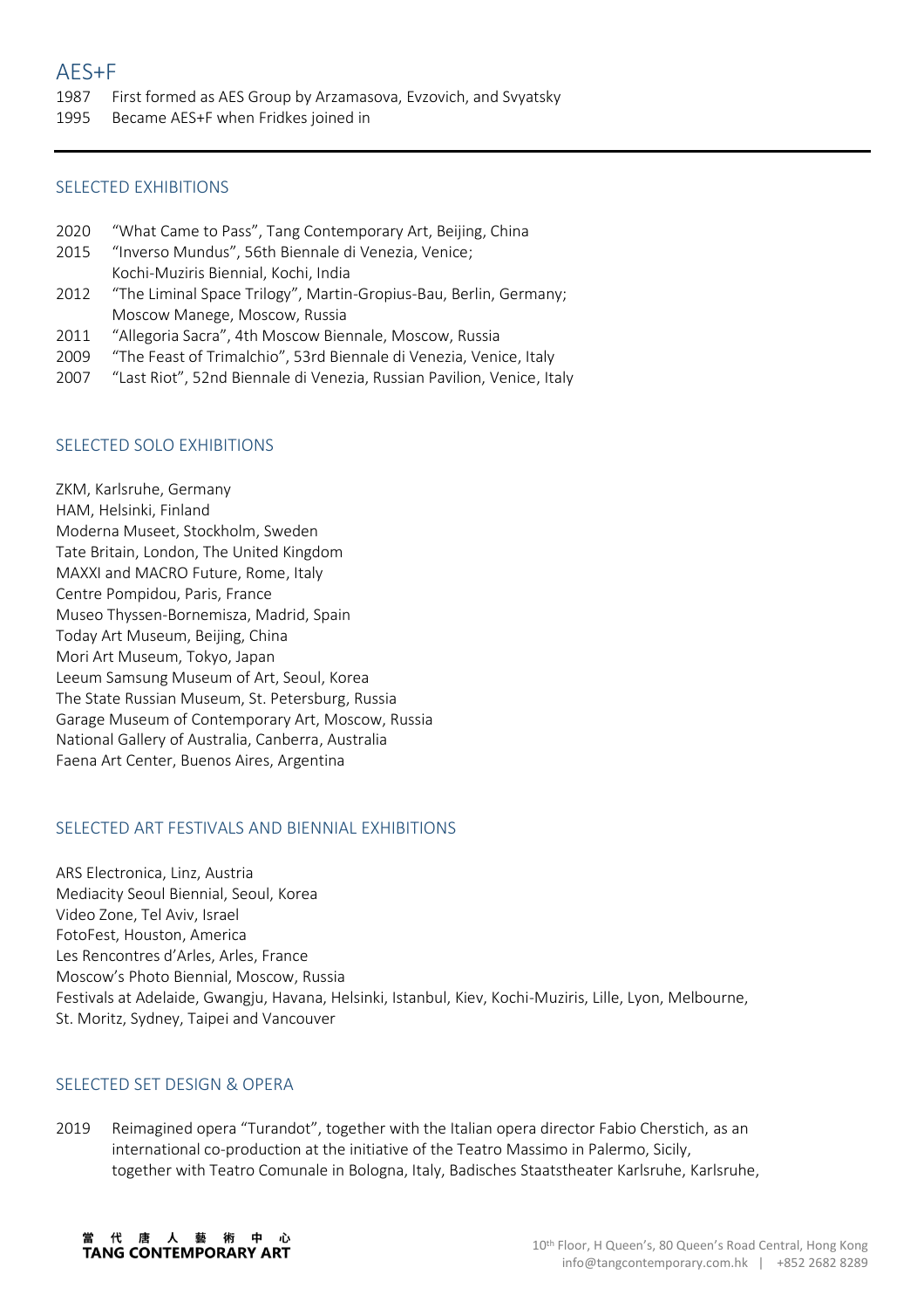Germany, and Lakhta Center in St. Petersburg, Russia

2016 Video set design for "Psychosis", directed together with Alexander Zeldovich, Electrotheater Stanislavsky, Moscow, Russia

### AWARDS

- 2015 Pino Pascali Prize (18th Edition)
- 2014 The main award of the NordArt Festival
- 2013 Gold Medal by the Russian National Academy of Fine Arts
- 2012 The main award of the Kandinsky Prize
- 2011 Sergey Kuryokhin Award
- 2005 Bronze Medal by the Russian National Academy of Fine Arts

## PUBLIC COLLECTIONS

Moderna Museet, Stockholm, Sweden MOCAK, Kraków, Poland Sammlung Goetz, Munich, Germany ZKM, Karlsruhe, Czech Republic Art Gallery of South Australia, Adelaide, Australia Museum of Old and New Art, Tasmania Centre de Arte dos de Mayo, Madrid, Spain Centre Pompidou, Paris, France Louis Vuitton Foundation, Paris, France the Vanhaerents Art Collection, Brussels, Belgium Taguchi Art Collection, Tokyo, Japan

#### ARZAMASOVA, TATIANA

b.1955. Lives and works in Moscow, Russia 1978 Graduated from Moscow Architectural Institute (MARCHI) – State Academy

Was occupied in conceptual architecture. Award winner «Grand-Prix» of a jointly OISTT and UNESCO competition «Theater of Future» Participated in conceptual architecture exhibitions in London, Paris, Venice

#### EVZOVICH, LEV

b.1958. Lives and works in Moscow 1982 Graduated from Moscow Architectural Institute (MARCHI) – State Academy

Was occupied in conceptual architecture. The prizewinner of the OISTT competition «The Tour Theatre» in Stockholm. Participated in conceptual architecture exhibitions in Milan, Frankfurt-on-Main, Paris Worked as art director in animation film (6 films), as director in puppet animation film. Also worked as art director in film «Sunset» (live action, «Mosfilm» studio)

### SVYATSKY, EVGENY

b.1957. Lives and works in Moscow, Russia 1980 Graduated from Moscow University of Printing Arts (department of the book graphic arts)